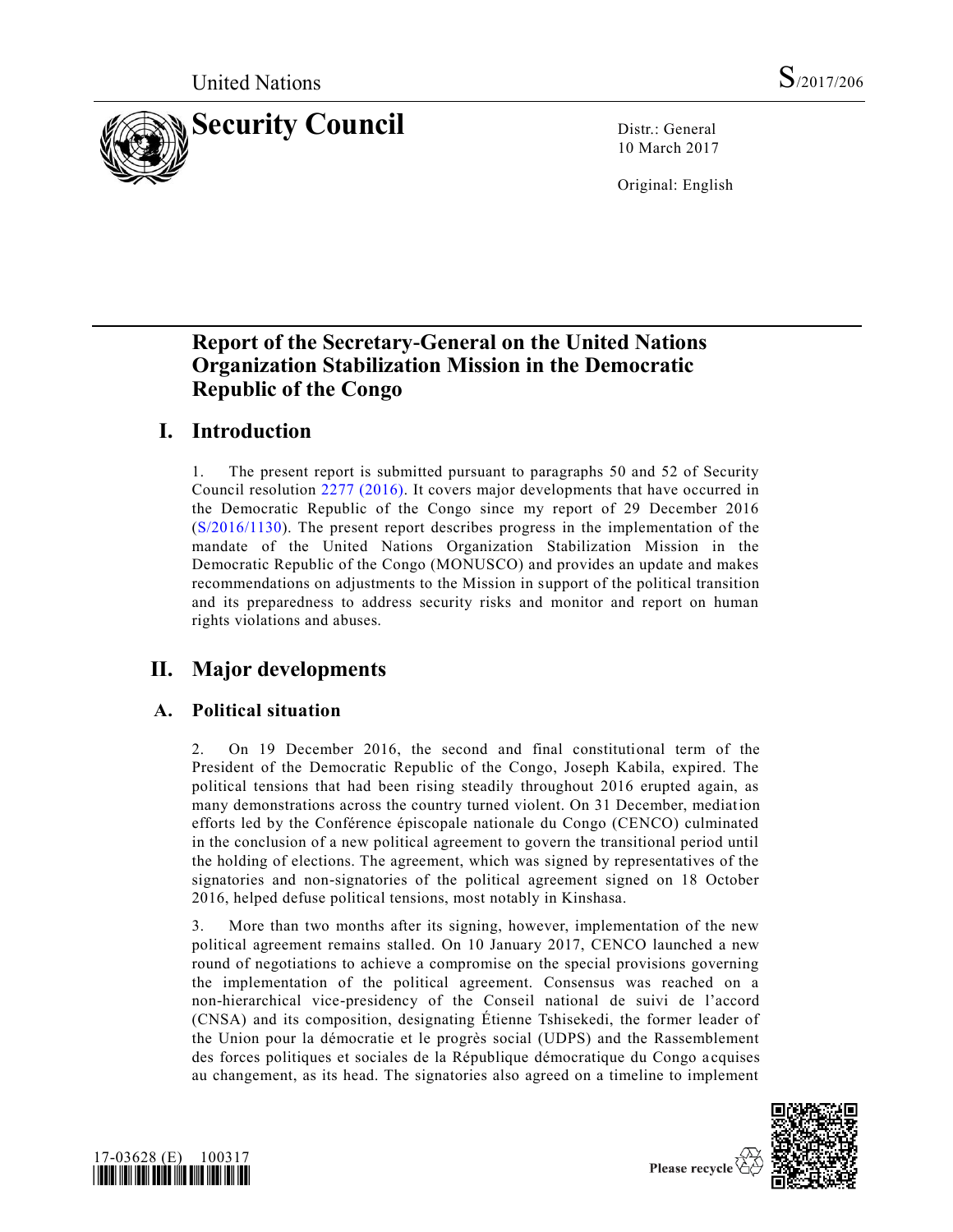the political agreement, which envisages the operationalization of CNSA, the submission of lists for the reshuffling of the Independent National Electoral Commission and the publication of the electoral calendar by 15 April.

4. The continued lack of agreement among the signatories on the modalities to designate the Prime Minister remains a major obstacle to progress. In a meeting with the CENCO leadership on 20 February, the President reiterated his request for three names to be put forward for the position of Prime Minister and called for a shift in focus from power-sharing arrangements to the organization of elections. The Rassemblement, for its part, continues to insist on a sole candidate, in accordance with the political agreement of 31 December 2016. Disagreement also persists between the ruling majority and the Rassemblement on the allocation of the ministries of Foreign Affairs, Interior, Defence and Justice in the transitional government.

5. The passing on 1 February of Mr. Tshisekedi has also hampered the nomination of the Prime Minister and the establishment of CNSA. The ruling majority and the Rassemblement also disagree on the future role of CENCO, with the former opposed to CENCO continuing its mediation role beyond the negotiation of the special provisions. In February, Catholic parishes and seminaries in Kananga, Kinshasa and Lubumbashi were attacked, possibly as a result of growing frustration among segments of the population with delays in the CENCO-led negotiations on the special provisions. On 2 March, Félix Tshisekedi, the son of Étienne Tshisekedi and a Deputy Secretary-General of UDPS, became president of the Rassemblement, and Pierre Lumbi from the Groupe des sept opposition coalition took over leadership of the Conseil des sages of the Rassemblement.

6. Meanwhile, the voter registration process continued, following the completion of a pilot phase on 29 November 2016. In mid-December, the Independent National Electoral Commission launched voter registration in 2 of the 4 operational areas (covering 13 provinces). On 23 February 2017, the Commission reported that 15 million people had been registered. Registration is expected to begin in the remaining 2 areas (covering the remaining 13 provinces) in March and April. MONUSCO continued to support voter registration. As at 28 February, MONUSCO had transported, mostly by air, more than 2,000 tons of voter registration materials to locations throughout the country. The Mission is expected to complete the transportation of registration materials by the end of March.

7. The funding of the elections continues to be an issue. On 15 February, Budget Minister Pierre Kangudia announced that it would be challenging for the Government to raise the estimated \$1.8 billion required to hold elections. On the same day, the Minister of Communications and Media and Spokesperson for the Government, Lambert Mende, indicated that Mr. Kangudia had been misunderstood and that the Government was committed to holding presidential elections in 2017. The President of the Independent National Electoral Commission subsequently stated that the Commission's updated budget for the electoral cycle was \$1.3 billion, covering all elections. As at 24 February, the Government had reportedly disbursed to the Commission \$180 million of the \$300 million it had pledged in 2016 to organize the elections.

8. The multipartner basket fund for the Projet d' appui au cycle électoral au Congo (PACEC) to support the electoral cycle, managed by the United Nations Development Programme, remains funded at 6 per cent of the required amount of \$123.3 million, partly due to donor concerns regarding uncertainties surrounding arrangements for the political transition. Lack of funding for PACEC is limiting civic education, the deployment of election monitors and other important types of support for the electoral process.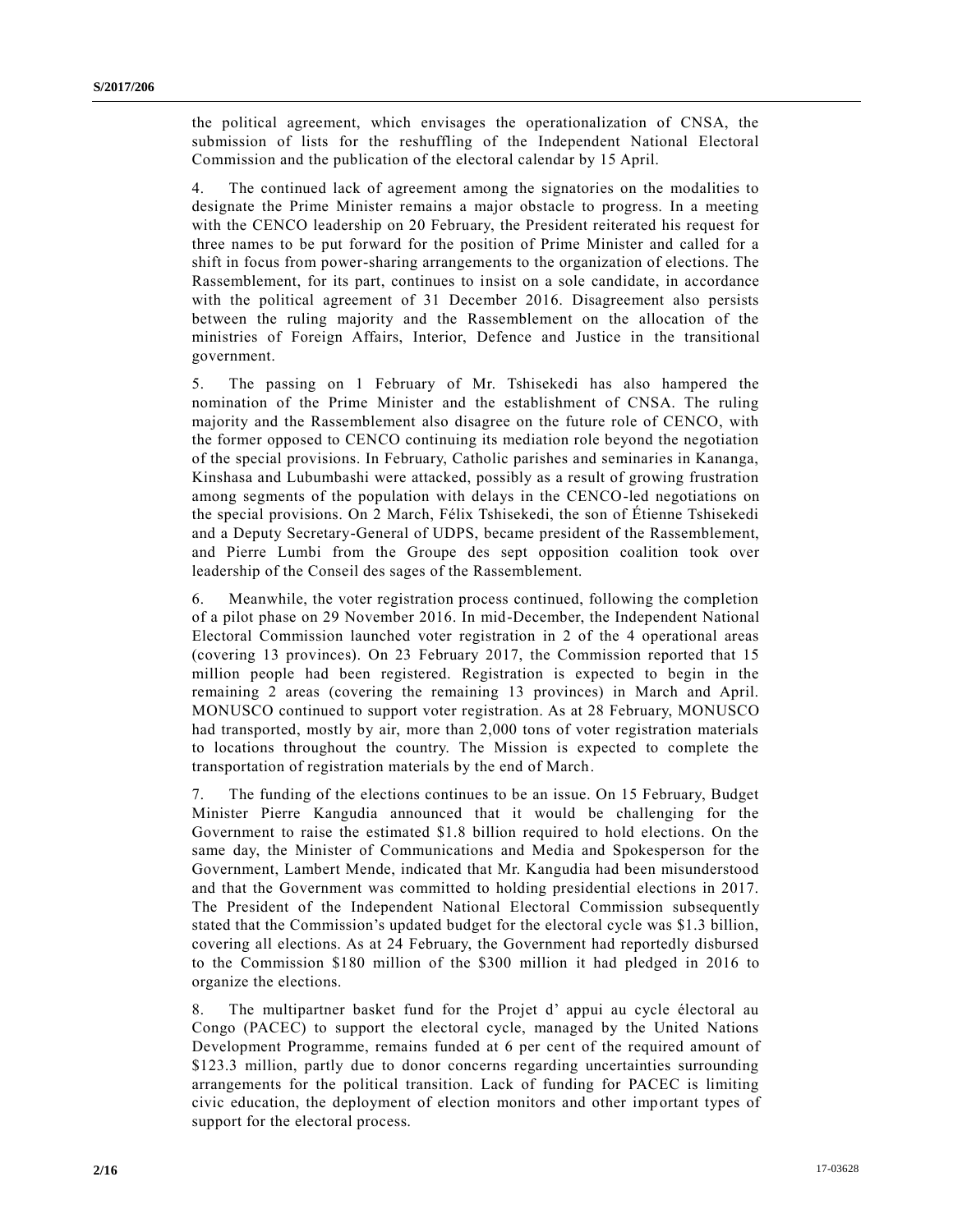### **B. Security situation**

9. There have been major shifts in the security landscape in the country during the reporting period. Violence and threats to civilians are no longer concentrated in the eastern Democratic Republic of the Congo, as community-based violence and inter-ethnic clashes have spread from areas already affected by armed conflict, such as in North and South Kivu provinces, to Tanganyika, the three Kasai provinces and Kongo Central. Armed group activity in the east has increased, particularly with the resurfacing of the former Mouvement du 23 mars (M23). The resurgence of violence across the country has been exacerbated by the current uncertain political situation, as well as by the manipulation of grievances for political ends and support to armed militias by some political actors. The increasing use of self-defence militia, acting along ethnic lines, points to a growing sense of insecurity and uncertainty. The risk of violence related to elections, mainly in urban areas, is also increasing, and is expected to rise further the longer the implementation of the political agreement remains stalled, prolonging the current political uncertainty.

#### **Eastern Democratic Republic of the Congo**

10. Civilians continue to be seriously affected by the ongoing activities of armed groups in North and South Kivu, Ituri and Haut-Uélé provinces, resulting in continued operations by the Congolese armed forces and MONUSCO. Although under military pressure, the Allied Democratic Forces (ADF), the Forces démocratiques de libération du Rwanda (FDLR) and the Force de résistance patriotique de l'Ituri (FRPI) have managed to retain the capacity to conduct destabilizing activities.

11. In North Kivu, 42 people were killed between 24 and 31 December 2016 in a series of attacks by presumed ADF forces, or their affiliates, around Eringeti, in Beni territory. Clashes among FDLR and its splinter group, the Conseil national pour le renouveau et la démocratie-Ubwiyunge (CNRD), the Forces armées de la République démocratique du Congo (FARDC) and Mai-Mai groups, caused significant population displacement. Intercommunal conflict, particularly between the Hutu and Nande communities, also intensified during the reporting period.

12. Coordinated operations by FARDC and MONUSCO in January helped disrupt the activities of ADF and other armed groups. The Mission deployed forward bases on the border with Ituri province, near Beni town, and in Mamudioma, near the ADF stronghold known as the "triangle" area. It also reinforced its presence in Itebero, Walikale territory, to investigate allegations of human rights violations and increased patrolling in Nyanzalé in response to rumours of an attack by armed groups on the civilian population. A forward base was extended in Luhanga to protect the site of internally displaced persons from the Hutu community that had been attacked by Mai-Mai elements in November.

13. MONUSCO continued to support FARDC military operations against FDLR and undertook unilateral operations to maintain military pressure on the armed group by targeting its leadership and its key sources of income, including the charcoal trade. In late December, a number of FDLR camps and charcoal taxation checkpoints were dismantled during such operations. In late December and in January 2017, a significant amount of FDLR communications equipment and a number of FDLR internal documents were recovered near Virunga National Park.

14. On 27 January 2017, following reports that a group of former M23 elements had entered North Kivu from Uganda and were in North Kivu, two FARDC attack helicopters involved in an operation against the former M23 elements crashed near the Mikeno and Karisimbi mountains in Rutshuru territory, close to the Rwandan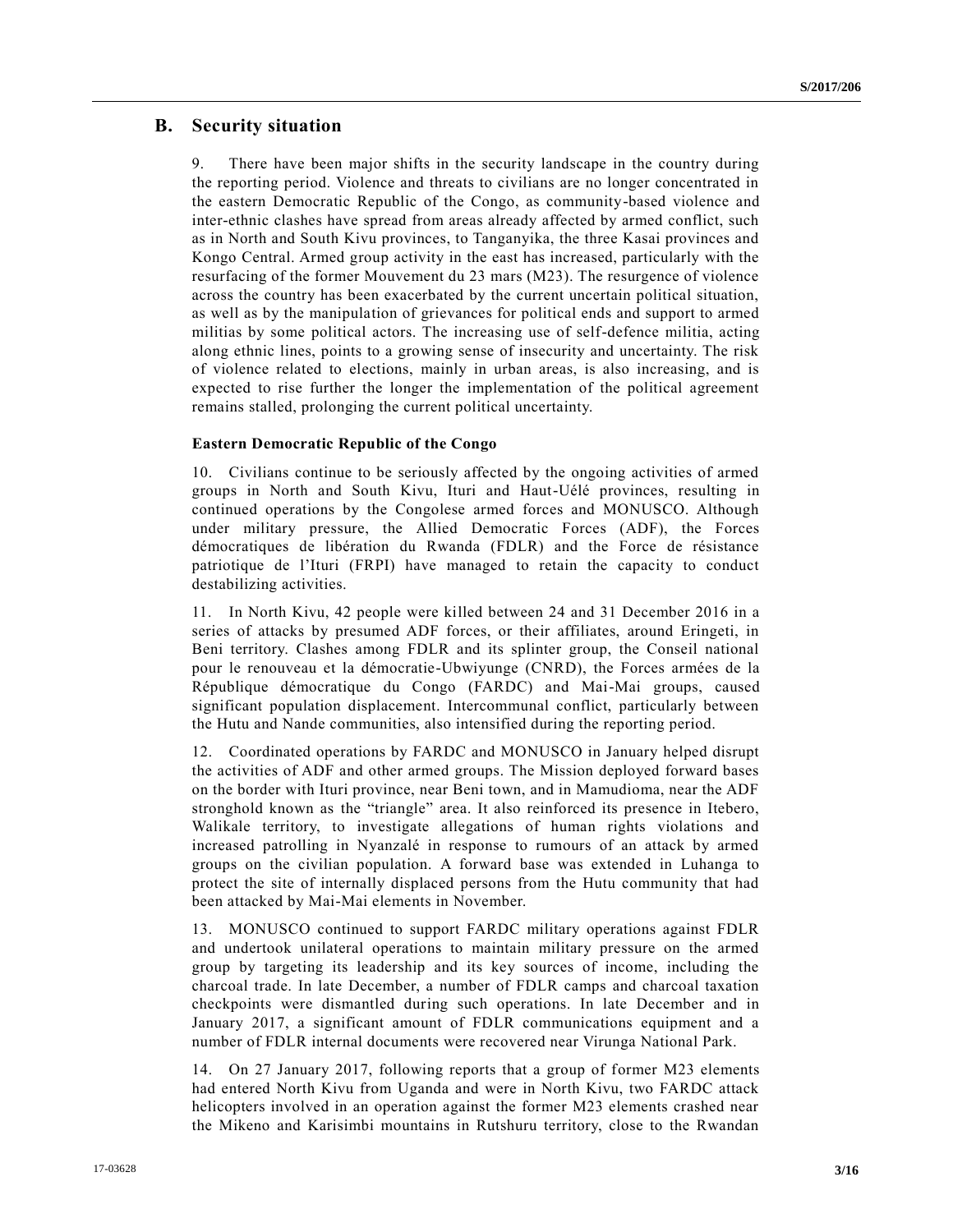border. MONUSCO helped rescue five crew members and FARDC soldiers from the crash site during subsequent ground operations against suspected former M23 elements. MONUSCO recovered seven bodies (two crew members, an FARDC colonel and four alleged former M23 elements) and FARDC detained one former M23 element. The Government of the Democratic Republic of the Congo subsequently deployed 700 additional FARDC troops to North Kivu to reinforce its presence on the ground. MONUSCO is conducting regular reconnaissance missions in North Kivu, in close coordination with FARDC and the Congolese authorities, to monitor the movements of former M23 elements into the Democratic Republic of the Congo.

15. In Ituri, during the month of January, MONUSCO documented 40 human rights violations involving the FRPI. MONUSCO and FARDC conducted seven coordinated operations against FRPI, during which 27 of their fighters were killed, 1 was wounded and 2 were apprehended. Intercommunal violence between the Hema and Lendu communities subsided, following an intercommunity dialogue launched in Irumu territory by the provincial authorities, with MONUSCO support.

16. In South Kivu, movements by armed groups were reported, particularly in Fizi, Shabunda and Uvira territories. Significant FDLR movements were also reported in Mwenga territory. In the Ruzizi plains, FARDC blocked cross-border movements by Burundian armed elements into Uvira territory, with some Forces nationales de libération (FNL) elements killed during an operation. MONUSCO also conducted operations with FARDC, targeting FNL camps around Sange, Uvira territory, with the aim to restrict their freedom of movement and access to resources.

17. In Haut-Uélé, the Lord's Resistance Army (LRA) continued to attack civilians in north-western Dungu territory and along the Bangadi-Niangara axis, pillaging food supplies and abducting civilians. Furthermore, cross-border movement by armed elements from the Sudan People's Liberation Movement/Army in Opposition (SPLM/A-IO) and the Sudan People's Liberation Army continued. South Sudanese combatants have also reportedly infiltrated some refugee camps in Haut-Uélé. MONUSCO extended the deployment of a forward base in Doruma, on the border with South Sudan, to reinforce its presence in the area and support the operations of the Office of the United Nations High Commissioner for Refugees (UNHCR) as needed. The Mission has also contributed to strengthening community-based protection of civilian mechanisms in villages along the border with South Sudan to improve early warning and response.

18. Against the backdrop of continued activity of armed groups in the east, members of some armed groups continue to surrender, with new combatants entering the national programme of disarmament, demobilization and reintegration, which is supported by MONUSCO. Under the programme, the Government has completed the return of 3,763 former combatants from the Kitona and Kamina camps to their communities in eight provinces, mainly in the eastern part of the country, while some 150 former combatants in Kamina and 514 in Kitona started the first stage of reinsertion in January. MONUSCO continued its community-violence reduction activities, launching 20 projects in the eastern provinces during the reporting period.

19. Both Congolese and foreign combatants have presented themselves to MONUSCO to enter disarmament, demobilization and reintegration or disarmament, demobilization, reintegration and resettlement or repatriation processes, respectively. That includes 42 Congolese combatants, of whom half were from the Forces démocratiques de libération du Rwanda-Forces combattantes Abacunguzi (FLDR-FOCA) group; 12 from various Mai-Mai groups; 8 Nyatura; and 2 from CNRD; as well as 32 foreign combatants, the majority of whom were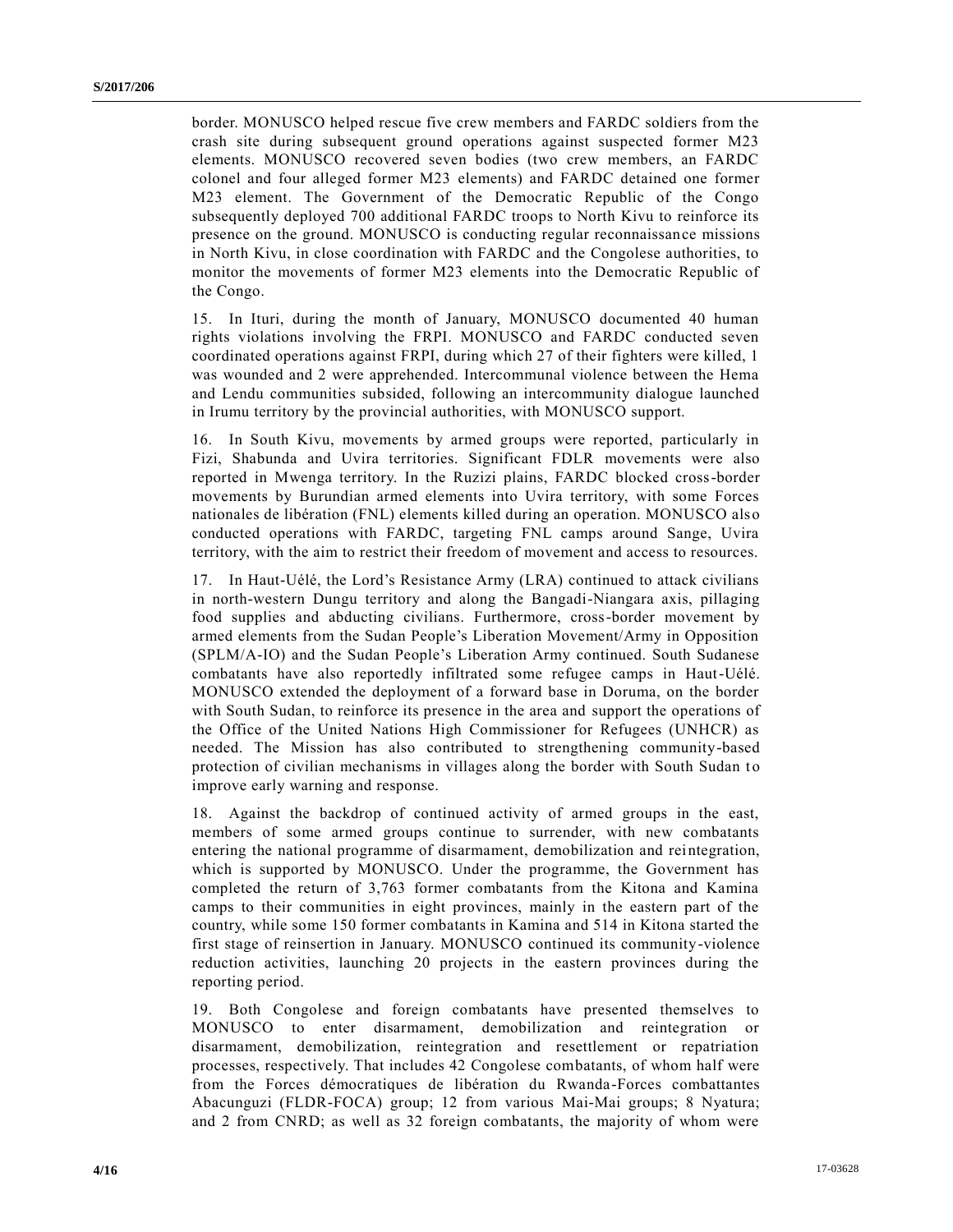FDLR-FOCA and have been repatriated to Rwanda. The Mission continues to provide support to 298 disarmed FDLR and 1,050 dependants who were part of the incomplete voluntary disarmament process in Kanyobagonga, Kisangani and Walungu camps, and to 628 SPLM/A-IO elements, including 28 minors, accommodated on MONUSCO premises in Dungu and Goma.

#### **Emerging areas of violence**

20. The resurgence of violence in areas that were, up until recently, relatively calm has taken a heavy toll on civilians in a number of areas where MONUSCO has a minimal presence.

21. In Tanganyika, fighting between the Twa and Luba communities spread into five of its six territories, claiming the lives of nearly 150 people and displacing 433,777 as at 28 February 2017. In mid-January, clashes between Twa and Luba youth in Moba resulted in the death of five civilians and significant population displacement. MONUSCO reinforced its presence in Manono and facilitated the deployment of FARDC to Moba, Monde and Nyunzu to disperse various militia elements occupying those areas. The Mission also supported community-based conflict resolution initiatives in the territories affected by conflict.

22. Violence escalated sharply in the Kasai provinces and Lomami province, due to clashes between national security forces and members of the Kamuina Nsapu militia. In January, at least 40 people were killed, mostly by militia members, in clashes with Congolese security forces in Dibaya territory, Kasai Central. Between 25 January and 5 February, clashes with the Congolese security forces reportedly resulted in the death of at least 22 militia members. From 6 to 8 February, in Nguema, in Kasai Central, at least 47 people, including militia members and civilians, were reportedly killed during a military operation led by FARDC. From 9 to 13 February, further military action by FARDC against the militia resulted in the alleged killing of at least 84 presumed militia elements in and around Tshimbulu, Kasai Central. The militia reportedly killed two local chiefs for not cooperating with them and increased the recruitment and use of children in the militia. The Government has launched investigations into allegations of human rights violations in the Kasai provinces.

23. The Mission deployed interdisciplinary mobile monitoring and response teams, which are specifically designed to deploy to areas where MONUSCO no longer has a presence or its presence is limited, to several areas affected by the violence in the Kasai provinces. The aims of the teams are to verify reports of serious human rights violations, improve the Mission's situational awareness and engage with local and provincial authorities, communities and civil society. A company from the rapidly deployable battalion in South Kivu was deployed to Kananga on 23 December 2016 and relieved by a company of MONUSCO Force reserves from Kinshasa on 20 January 2017. On 22 February, an additional company was deployed to Kananga in order to establish additional forward bases and early warning systems in key areas of the Kasai provinces. MONUSCO used its reinforced presence to support local conflict-resolution initiatives, including initial disarmament discussions with the Kamuina Nsapu militia. Provisional authorities in Kasai Oriental engaged in efforts, supported by MONUSCO, to enlist the support of community leaders in defusing tensions in their areas and persuading local youth not to join the Kamuina Nsapu militia.

24. In Kongo Central, political tensions rose sharply in the lead up to and immediately after the expiration of the President's mandate. In January, in Kimpese, the residence of the Vice-President of the Bundu Dia Mayala (BDM) political party, who was recently appointed as Vice-Minister of Infrastructure, Public Works and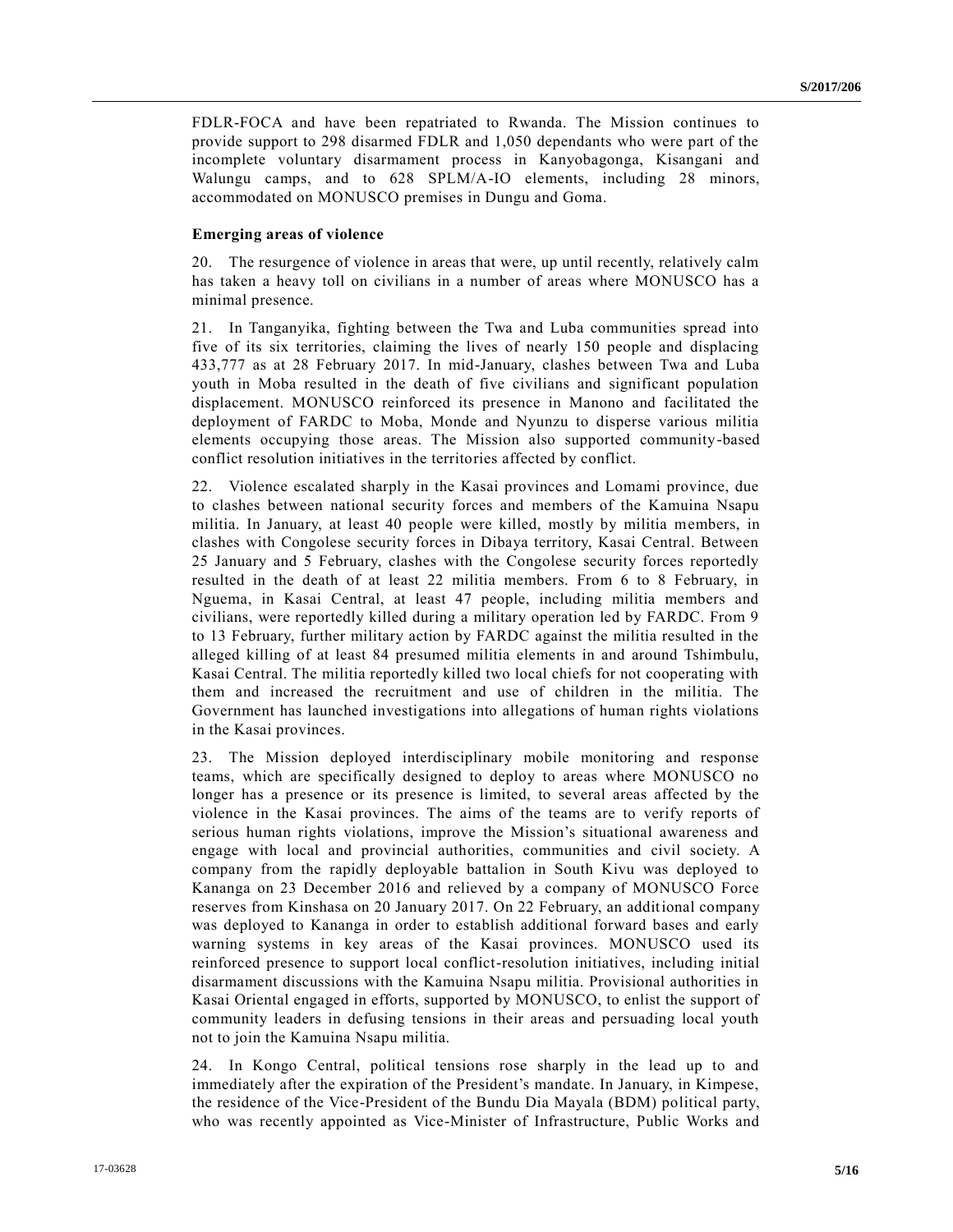Reconstruction was burned and looted by supporters of the President of BDM. Subsequent clashes between BDM supporters, the national police and FARDC resulted in the death of two presumed BDM supporters and one police officer. In February, nine civilians were reportedly shot dead by the police as a crowd attempted to recover the bodies of the dead BDM supporters from a local mortuary. The national police also clashed with sympathizers of BDM in Kinshasa and surrounded the residence of the leader of BDM supporter and a member of Parliament, Ne Muanda Nsemi, who is wanted by the judiciary for sedition, resulting in 2 BDM elements killed, a number of civilians injured and 22 people arrested. On 4 March, in Kinshasa, the police arrested Mr. Nsemi and his wife in an operation during which one police officer and three BDM elements were killed. The police also seized three firearms and arrested 307 people, 170 of whom were released the same day.

25. In Kinshasa, in the lead-up to the end of the President's term on 19 December 2016, MONUSCO reinforced its presence with two additional companies, bringing its strength in the city to one battalion, until one company was redeplo yed to Kananga. The Mission also strengthened its tactical operations centre in Kinshasa to facilitate a coordinated Mission response to electoral violence by the Mission's police, military and human rights components. MONUSCO also trained 133 national police audit inspectors on human rights monitoring to strengthen oversight of the actions of the national police.

#### **Regional developments**

26. Efforts continued at the regional level to address the continued threat of armed groups in the eastern Democratic Republic of the Congo. In January 2017, my Special Representative for the Democratic Republic of the Congo and my Special Envoy for the Great Lakes Region met with the Minister for Foreign Affairs of the Democratic Republic of the Congo in Kinshasa to urge the resumption of efforts to implement the Nairobi Declarations in order to address the return of ex-M23 elements. They also met with the President of Uganda, Yoweri Museveni, to discuss, inter alia, the issue of the former M23 elements. They also attended a meeting of the guarantors of the Peace, Security and Cooperation Framework for the Democratic Republic of the Congo and the Region on the margins of the twenty-eighth ordinary session of the Assembly of the African Union in Addis Ababa. In their final communiqué, the guarantors expressed concern regarding the continued activities of armed groups in eastern Democratic Republic of the Congo, the reported incursion by former M23 elements into the country and the prolonged presence of SPLM/A-IO elements on Congolese soil. Further developments in relation to the Framework are provided in my report on the implementation of the Peace, Security and Cooperation Framework for the Democratic Republic of the Congo and the Region [\(S/2017/208\)](http://undocs.org/S/2017/208).

27. My Special Representative and my Special Envoy also carried out joint démarches in the Democratic Republic of the Congo with a view to addressing the presence of SPLM/A-IO elements on Congolese territory and concerns related to the negative impact of the conflict in South Sudan in the north-eastern part of the Democratic Republic of the Congo. In their exchanges on 12 and 13 January 2017 with national and provincial authorities, including the Chief of Staff of the President, the Vice-Prime Minister for the Interior, the Vice-Prime Minister for Foreign Affairs and representatives of the SPLM/A-IO, they emphasized the need to seek a durable political solution, supported by regional actors. My Special Representative and my Special Envoy also discussed the matter with the President of Uganda.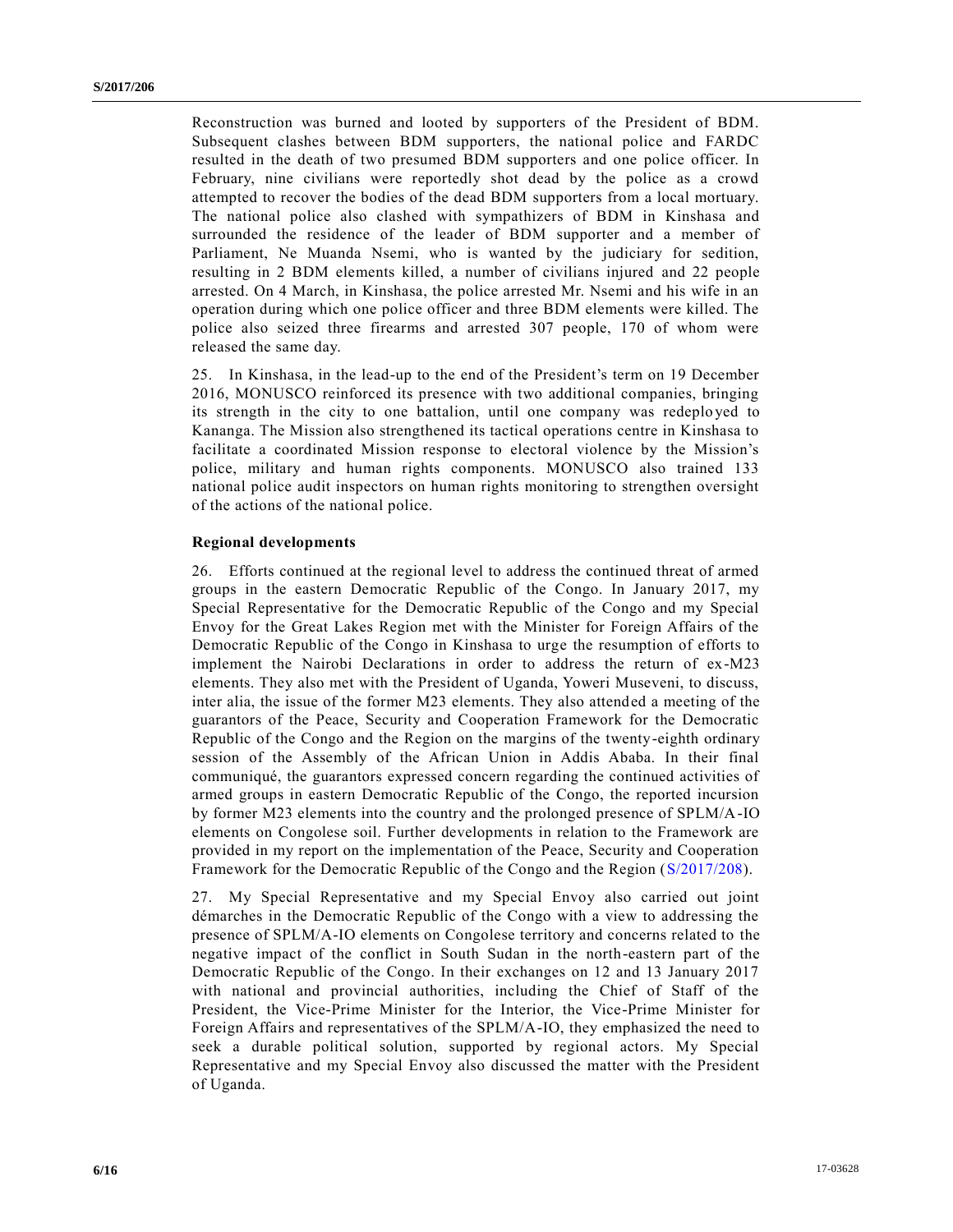### **C. Human rights situation**

28. The human rights situation continued to deteriorate amid rising violence and political turmoil. In 2016, MONUSCO documented 5,190 human rights violations throughout the country, which represents an increase of 30 per cent compared with 2015. The activities of several armed groups in conflict-affected provinces also increased, resulting in many human rights violations, particularly in North Kivu (1,910 violations), Ituri (749 violations) and Haut-Katanga (328 violations).

29. In 2016, State agents were responsible for 64 per cent of the total number of documented violations, including the extrajudicial killing of 480 civilians. The national police remained the main perpetrators of human rights violations, totalling 1,553 abuses, representing 30 per cent of the total number of documented cases in 2016. That represents an increase of 65 per cent compared with 2015.

30. Throughout 2016, armed groups accounted for 36 per cent of the total number of violations, which included the killing of 718 civilians. Of the 1,871 human rights abuses attributable to armed groups, FRPI elements were responsible for most human rights abuses, with 516 incidents documented, mostly looting. FDLR elements remained particularly active in the territory of Rutshuru, North Kivu, and were responsible for a large number of summary executions (150 victims), and violations of the right to the liberty and security of person (225 victims). ADF and suspected affiliated groups were the main perpetrators of summary executions, with at least 230 victims.

31. In 2016, the Mission recorded 1,102 violations of human rights and fundamental freedoms linked to restrictions of democratic space, a fourfold increase compared with 2015. Particularly violent incidents were recorded during the political unrest around 19 December. Between 15 and 31 December, the Mission documented the killing by State agents of at least 40 civilians, including 5 women and 2 children, and the wounding of 147 individuals, including 14 women and 18 children. During the same period, at least 917 individuals, including 30 women and 95 children, were arrested by State agents throughout the country. Although most of those individuals were later released, more than 70 have reportedly been charged with a felony, including spiteful destruction, looting, rebellion or participation in an insurrectional movement. Many of the individuals were reportedly subjected to cruel, inhumane or degrading treatment at the time of arrest or during detention.

32. There were also several cases of violence by demonstrators on 19 December. One national police officer was killed by demonstrators in Kinshasa and another was slightly injured by protestors in Lubumbashi, Haut-Katanga. Demonstrators also looted and destroyed public and private property in Kinshasa, Lubumbashi, Luebo (Kasai), Boma and Matadi (Kongo Central).

#### **Child protection**

33. MONUSCO documented 114 grave violations against children, a slight decrease from the 120 cases documented during the previous reporting period. Children continued to be recruited and used by armed groups. The main armed groups that recruited and used children were Mai-Mai Mazembe/Union des patriotes pour la défense des innocents (14), Nyatura (12), Nduma défense du Congo - Rénové/Guidon (8), FDLR (8), Mai-Mai Raia Mutomboki (7) and Alliance des patriotes pour un Congo libre et souverain (6). Some 7 children were killed and maimed, while 9 were abducted and 25, including 2 boys, were victims of sexual violence. In total, 61 boys and 9 girls were separated or escaped from armed groups. Two boys allegedly associated with armed groups were released from FARDC custody and handed over to MONUSCO, while 13 boys, including 2 Rwandans,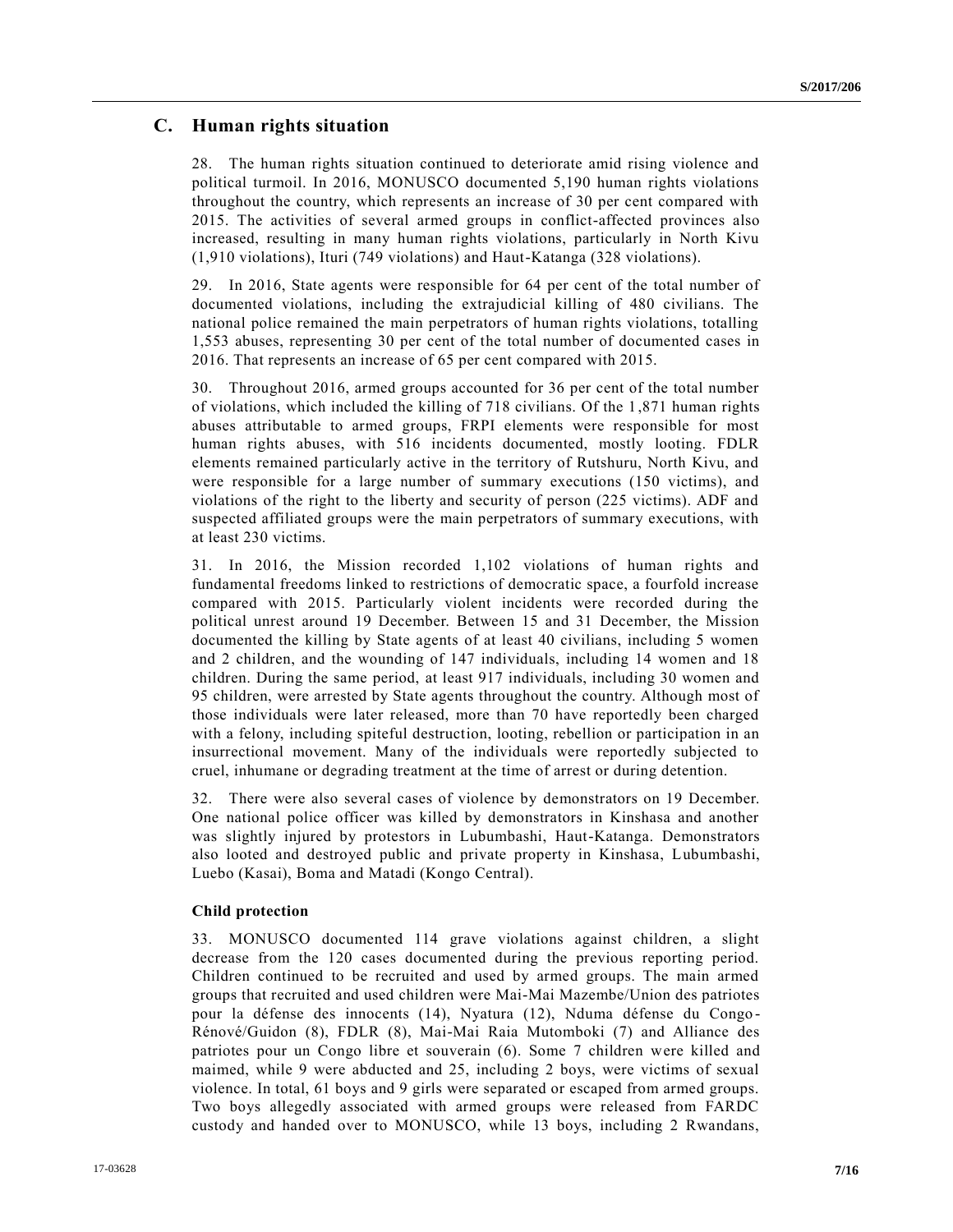remained in FARDC detention. In 2017, as at 23 February, joint advocacy by MONUSCO and the United Nations Children's Fund has led to the release of 37 minors, ages 15 to 17, who had been detained in Kananga prison since August 2016 for alleged association with Kamuina Nsapu militia activities. Armed groups also carried out two documented attacks against schools and one against a health-care centre.

#### **Sexual violence**

34. MONUSCO recorded a sharp increase in conflict-related sexual violence perpetrated in the context of intensifying inter-ethnic conflict in Kalemie territory, Tanganyika province. Following an investigation mission from 23 to 25 January 2017, MONUSCO confirmed the rape of 30 women and 6 girls. Nineteen of the 36 victims, including the 6 minors, belong to the Twa community, while 3 Luba women perceived as supporting the Twa community were raped by Luba men. The remaining 14 women, all internally displaced persons from the Luba community, were all reportedly raped by men from the Twa community during attacks in November 2016 and January 2017.

### **D. Humanitarian and economic situation**

35. The humanitarian situation deteriorated owing to intensifying intercommunal violence in the eastern Democratic Republic of the Congo. A total of 2.2 million persons had been forcibly displaced as at 31 December 2016. In Tanganyika, the spread of violence in several areas of the province forced some 102,000 people into new displacement in the final quarter of 2016, including an estimated 46,000 people into neighbouring Haut-Lomami and Haut-Katanga provinces. Similarly, in Kasai Central and Kasai Oriental provinces, clashes between FARDC and local militia displaced more than 225,000 people by the end of January 2017. As at 31 December 2016, there were 451,956 refugees and asylum seekers in the country, mostly from Burundi, the Central African Republic, Rwanda and South Sudan. By early January 2017, UNHCR had registered 28,000 South Sudanese refugees, with the majority settled close to the border with South Sudan in the territories of Dungu and Faradje, in Haut-Uélé.

36. Humanitarian access continued to be obstructed by insecurity in some areas in the eastern provinces. Funding for humanitarian aid failed to keep pace with growing humanitarian need. The Humanitarian Response Plan was funded at a little more than 60 per cent (\$412 million of \$690 million) at the end of 2016. On 10 February 2017, the humanitarian community and Congolese authorities l aunched an appeal for \$748 million to assist 6.7 million people in need for 2017.

37. The downward macroeconomic trend, due to a large extent to the decline in global commodity prices, continued. The Congolese franc has depreciated by more than 30 per cent since January 2016, despite efforts by the Central Bank to curb inflation. On 13 January 2017, the Central Bank doubled its prime rate from 7 to 14 per cent, and on 24 January it injected \$50 million into the interbank exchange market in an effort to support the Congolese franc. The deteriorating socioeconomic situation risks fuelling popular frustration in an already tense political environment.

### **III. Proposed adjustment of MONUSCO and implementation of key reporting obligations**

38. The political agreement of 31 December 2016 provides a clear path towards the holding of elections and offers the best chance of a peaceful transfer of power,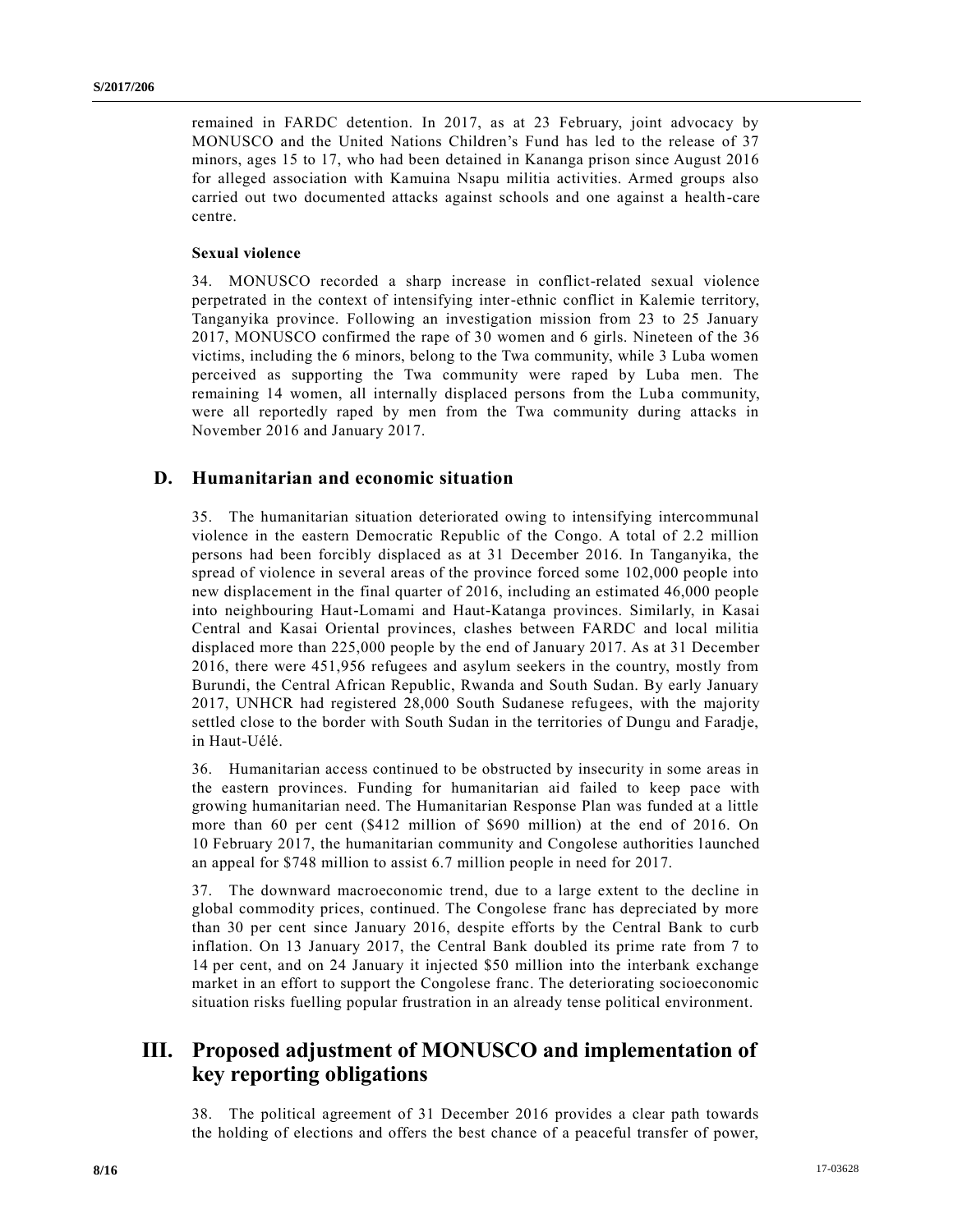which would set the stage for the eventual drawdown and exit of MONUSCO. The Mission's main strategic objective during the next 12 to 18 months, therefore, will be to help create an environment conducive to the timely holding of peaceful, inclusive and credible elections in accordance with the provisions of the political agreement. The achievement of that objective will depend on the political will of the signatories. The Mission is adjusting its priorities, posture and presence to ensure that it is well positioned to use the full range of tools at its disposal to support the political and electoral process, contribute to the protection of civilians, reduce the threat posed by armed groups and assist with stabilization efforts.

#### **Political and electoral process**

39. Swift implementation of the political agreement, beginning with the finalization of the special provisions, remains critical in order to maintain the momentum towards elections and prevent a further deterioration of the security and human rights situation in the country. MONUSCO will, in particular, support that process through the sustained good offices, political facilitation and engagement of my Special Representative for the Democratic Republic of the Congo with all national stakeholders, as well as regional and international partners. MONUSCO is also ready to support the work of CNSA, as requested, in order to help ensure that that key body is able to fully exercise its critical role in overseeing the implementation of the political agreement. That is fundamental to achieving the overarching strategic objective. Alongside those efforts, MONUSCO will continue to provide technical and logistical support to the Independent National Electoral Commission to conclude the updating of the voter registry and, if mandated by the Security Council, support the organization and conduct of the elections.

#### **Civilian staffing**

40. MONUSCO is recalibrating its civilian staffing to ensure that it is well positioned to support its main strategic objective during the transition period and the upcoming elections. To that end, civilian staff members in key leadership and management roles are being moved from Goma to reinforce MONUSCO headquarters in Kinshasa, which will enable Mission leadership to increase engagement with the host country authorities.

#### **Human rights**

41. As part of its efforts to create an environment conducive to the holding of peaceful, inclusive and credible elections, MONUSCO will maintain a strong focus on the promotion of human rights, the preservation of political space and the promotion of confidence-building measures. Rigorous human rights monitoring, reporting, investigation and advocacy will be a critical part of the Mission's efforts to reduce political violence during the transition period and the upcoming elections. The Mission will intensify its engagement with national authorities at all levels, security actors and all relevant stakeholders to urge respect for fundamental political freedoms. It will also work closely with the Conseil supérieur de l'audiovisuel et de la communication to contribute to the promotion and respect for freedom of the press. MONUSCO will make use of its prosecution support cells to help Congolese authorities ensure that perpetrators of serious human rights violations are held accountable.

#### **Protection of civilians**

42. MONUSCO will continue to pursue a comprehensive approach to the protection of civilians that emphasizes the use of its good offices and political facilitation at the local, provincial and national levels, as well as human rights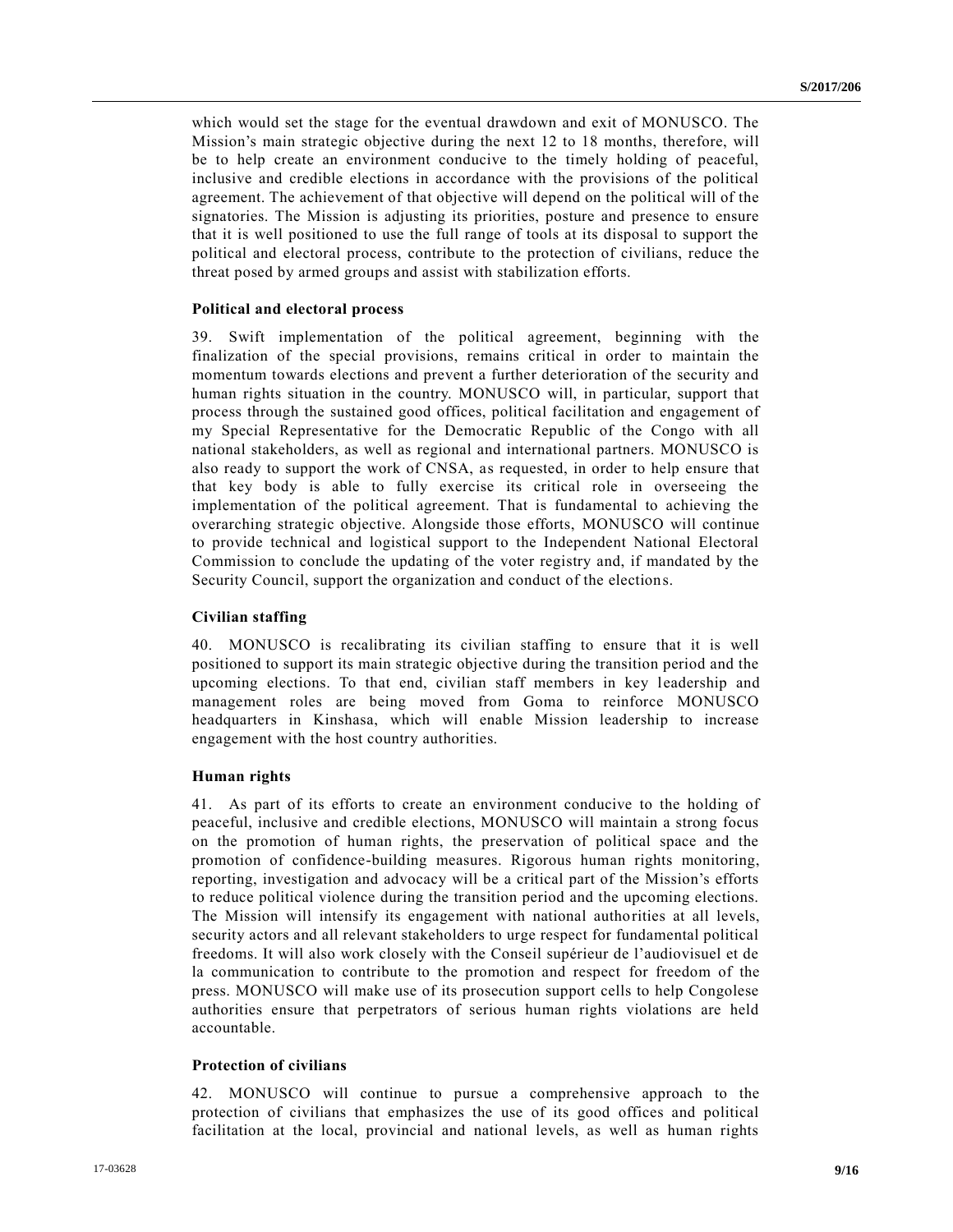monitoring and reporting to prevent and de-escalate intercommunal conflicts, which are likely to become increasingly politicized in the run-up to the elections. To that end, the Mission is taking steps to strengthen its information collection and analysis in order to address the root causes of conflict through a better understanding of the linkages between local and national political dynamics, connections between armed groups, weapons flows and criminal networks. The Mission is also enhancing its analytical and early warning capacities in key hotspots, including through the strengthening of its information architecture and community alert networks.

#### **United Nations Organization Stabilization Mission in the Democratic Republic of the Congo force**

43. The MONUSCO force continues to adopt a more flexible, mobile and agile posture in support of the Mission's main strategic objective, which would enable it to concentrate its forces where they are most needed to protect civilians under threat of physical violence. Enhanced capabilities, including intelligence assets and specialized infantry, used in conjunction with the Mission's existing analytical mechanisms and aviation assets, would allow MONUSCO to better address the rapidly increasing range of challenges during the upcoming period. Adjustments to the force would be done within existing resources by replacing existing units with more specialized capabilities, assuming they can be generated in a timely fashion. Those adjustments will not result in any increase in personnel.

44. Adjusting the MONUSCO force to be more flexible, mobile and agile will also require commensurate efforts to remove any caveats limiting the use of the force in different areas, including the rapidly deployable battalions. The force will also enhance accountability through more robust monitoring of performance, as requested by the Security Council. In addition, adjustments will be made to the force's sector boundaries in order to respond to new and evolving threats.

45. MONUSCO continued to undertake efforts to transform the force, namely through the deployment of rapidly deployable battalions, which are essential to support greater mobility. The deployment of one company-sized reinforcement of such a battalion into the Katanga Sector from December 2016 to 20 January 2017 was a key component of the Mission's response to the escalating violence in that area. The second such battalion is due to arrive in the Mission area in April 2017.

#### **Police component**

46. MONUSCO has seven formed police units currently deployed in Beni, Bukaku, Bunia, Goma and Kinshasa, which will continue to conduct frequent patrolling to prevent and deter human rights violations, facilitate deployment and monitoring by human rights and police teams, and intervene rapidly when necessary. In the light of the increasing threat of violence related to the elections and the political situation, two additional formed police units would be required for Lubumbashi and Kananga, which are likely to be electoral hotspots and currently lack a formed police unit presence. Such rapid intervention capabilities in those key urban areas would enhance the Mission's capacity to protect civilians, as well as United Nations personnel and premises, in the case of an outbreak of electionrelated violence. An additional 36 armoured personnel carriers would be required to enhance the mobility of existing and new formed police units.

#### **Support to national security agencies**

47. The Mission will also deepen its engagement with the national security forces to promote a secure environment in which all citizens peacefully participate in the democratic process. Support to the national security forces, whether related to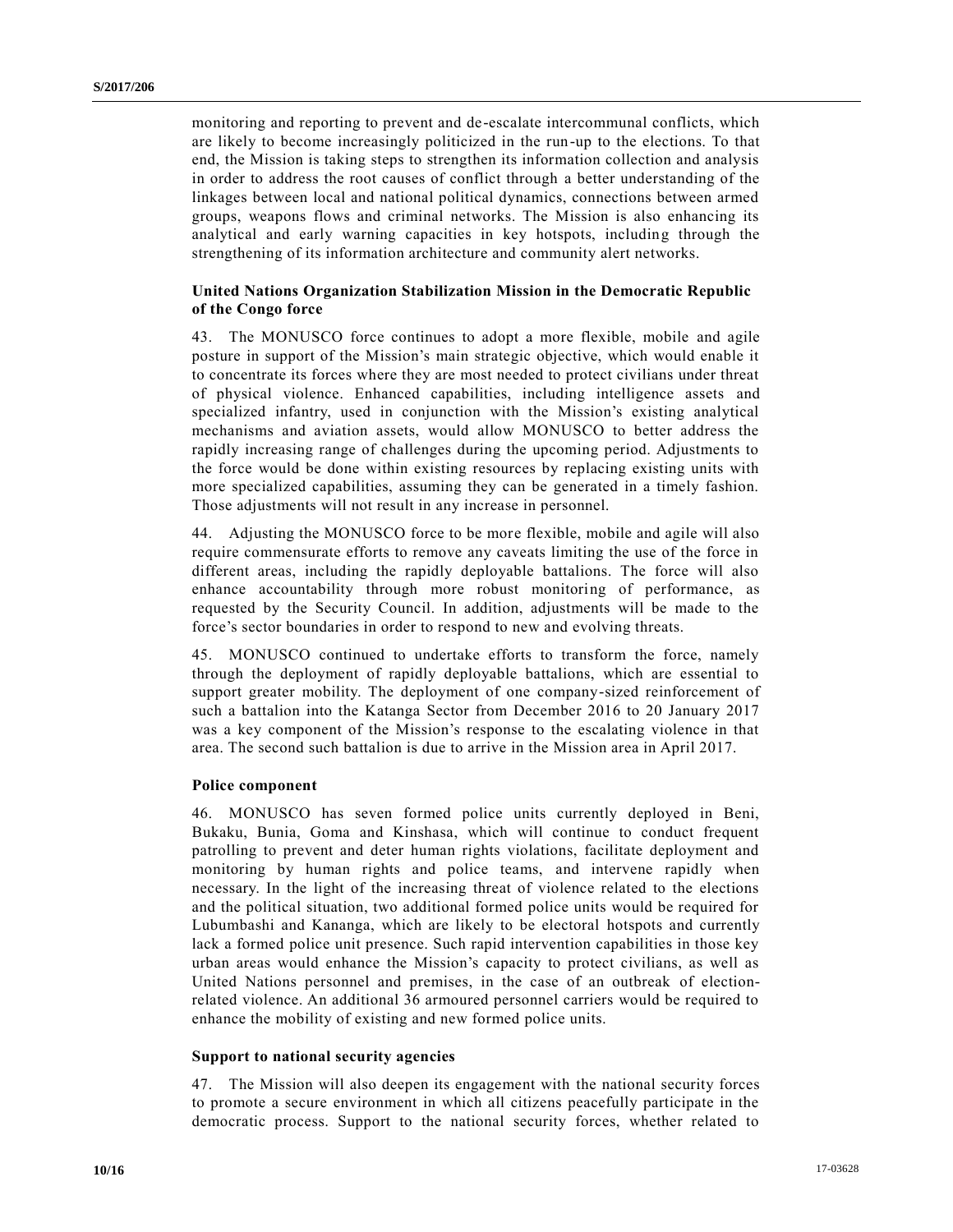capacity-building or operations, will be provided in strict compliance with the United Nations human rights due diligence policy, with an emphasis on the potential impact of the Mission's support in terms of respect for political rights and freedoms. MONUSCO police, with the support of the Human Rights Division, will continue to support the national police, in particular, through training on human rights and public order management, while closely monitoring their conduct and operations. The Mission plans to enhance direct tactical cooperation with FARDC in the eastern Democratic Republic of the Congo, including through combat liaison support teams.

#### **Stabilization**

48. MONUSCO will focus its stabilization efforts on ensuring that the gains made to date are preserved and can be built on after the elections in the context of the Mission's exit strategy. Specifically, the Mission will use its good offices to support key stabilization efforts, including key reforms to the Peace, Security and Cooperation Framework, engage with the United Nations country team and bilateral donors to address the impact of the deteriorating socioeconomic situation and maintain its support to area-based approaches to stabilization in the eastern Democratic Republic of the Congo, including by providing coordination for and support to the multi-donor International Security and Stabilization Support Strategy and efforts to reduce community violence.

#### **Presence**

49. The Mission is developing plans to strengthen its civilian, police, and/or force presence by shifting resources to a limited number of locations, including Beni and Kananga, where high tensions are expected to continue throughout the transition period, or where its presence is currently limited or non-existent. Since MONUSCO cannot establish a sufficient presence in all high-risk areas at once within its existing resources, efforts to improve the Mission's ability to respond quickly to emerging threats, with a focus on prevention and mitigation, will continue.

50. Given the Mission's limited presence in most of the country, the ability to quickly move civilian and military personnel to trouble spots, as they emerge, will be critical throughout the transition period, including for the transformation of the force. As demonstrated by the Mission's recent experience in the Kasai provinces, mobile monitoring and response teams, which are specifically designed to deploy rapidly to areas of potential or emerging violence with little or no MONUSCO presence, have proven valuable in providing the Mission with situational awareness and analysis, as well as a means of monitoring and reporting on human rights violations in areas where the Mission is not present. The teams also help guide the Mission's engagement with provincial and national authorities to de -escalate tensions and address the root causes of violence. Mobility and flexibility will remain critical.

### **IV. Safety and security of United Nations personnel**

51. Some 75 security- and safety-related incidents affecting United Nations personnel were reported in the Democratic Republic of the Congo during the period under review. Those included 38 criminal incidents targeting mainly national staff, 7 cases linked to civil unrest, 26 hazards-related cases and 4 incidents related to armed conflict. MONUSCO has made the assessment that its support to FARDC-led operations against armed groups and the volatile transition context may lead to threats to United Nations personnel and installations, and has reviewed its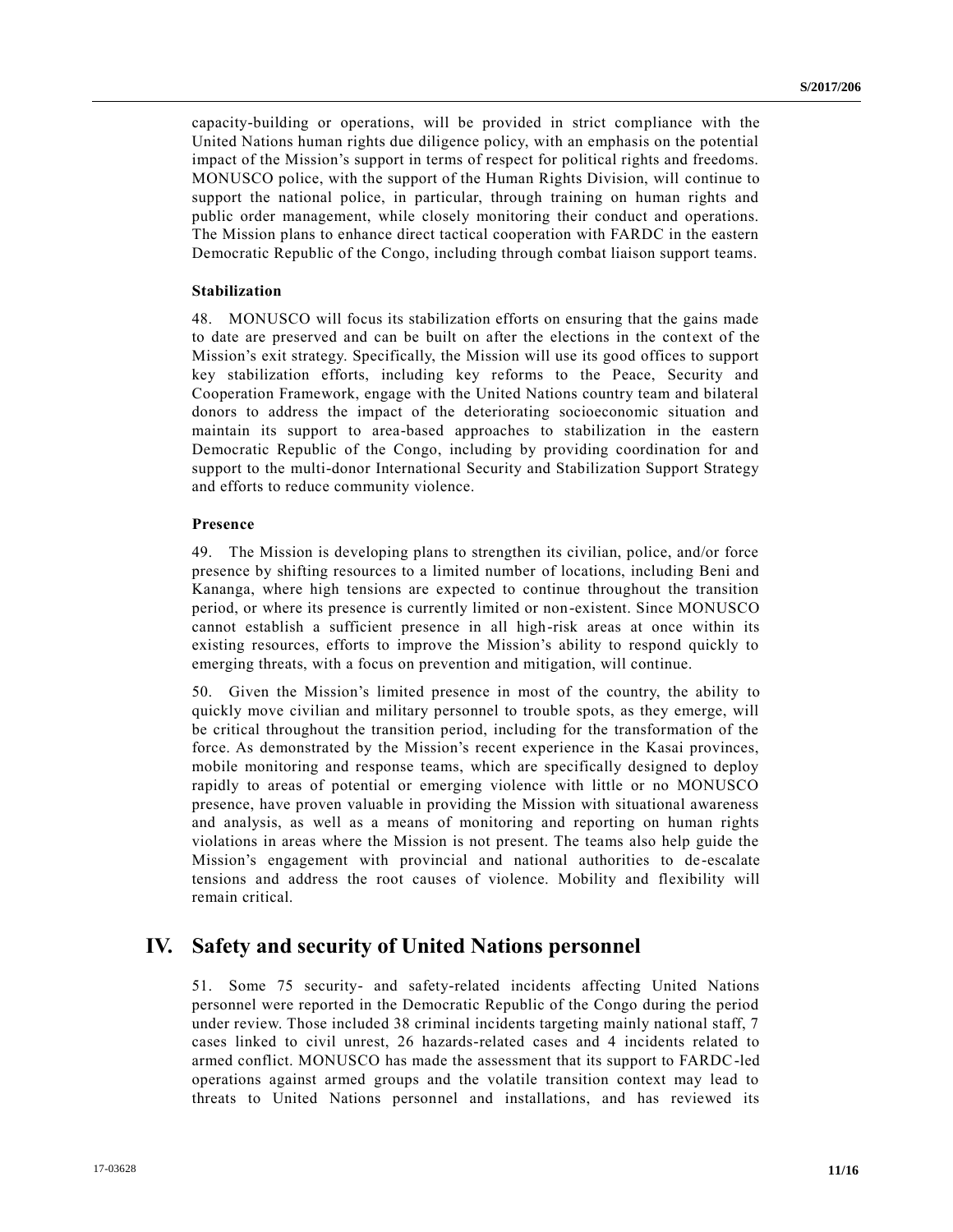operations and procedures and taken relevant risk mitigating measures to address changes in the security situation.

### **V. Serious misconduct, including sexual exploitation and abuse**

52. MONUSCO continued to vigorously enforce my policy of zero tolerance of sexual exploitation and abuse among all personnel, resulting in a reduction from six incidents to two, compared with the previous reporting period. The Mission continued to take preventive action, such as conducting training and awarenessraising activities and risk assessment and monitoring visits, establishing community-based complaint networks, conducting regular deterrent patrols by MONUSCO formed police units and military police and implementing out-of-bound areas and curfew regimes. The community-based complaint networks implemented over the past six months have proven effective, with no new allegations received by the networks in their areas of operation. MONUSCO, in coordination with other United Nations entities, provided assistance to victims of sexual exploitation and abuse. Moreover, the Mission continued to encourage more engagement of relevant national authorities in prevention efforts and sustainable victim support.

## **VI. Financial aspects**

53. The General Assembly, in its resolution [70/274,](http://undocs.org/A/RES/70/274) appropriated the amount of \$1,235.7 million for the maintenance of MONUSCO for the period from 1 July 2016 to 30 June 2017. My proposed budget in the amount of \$1,234.6 million for the maintenance of the Mission for the period from 1 July 2017 to 30 June 2018 has been submitted to the Assembly for its consideration during the second part of its resumed seventy-first session. Should the Security Council decide to extend the mandate of MONUSCO beyond 31 March 2017, the cost for maintaining the Mission would be limited to the amounts approved by the Assembly.

## **VII. Observations and recommendations**

54. The Democratic Republic of the Congo once again finds itself at a crossroads. I commend the spirit of compromise demonstrated by Congolese stakeholders from across the political spectrum and the mediation efforts of CENCO, which resulted in the signing of the political agreement of 31 December 2016. The political agreement offers a viable path towards the holding of peaceful, credible and inclusive elections, which will allow the country to move forward towards a more stable future where peace keepers are no longer required. Significant political, logistical and financial obstacles will need to be overcome to attain that goal. I therefore call upon all concerned Congolese stakeholders to work in the same spirit of collaboration and good faith, and with the same sense of responsibility, towards t he establishment of the special provisions and the speedy implementation of the transitional arrangements, starting with the appointment of the Prime Minister and the establishment of CNSA. Further delays will only serve to inflame tensions and fuel the violence that is now spreading across the country.

55. The enthusiasm generated by the political agreement of 31 December has given way to brinkmanship and manipulations by Congolese stakeholders from across the political spectrum. The most pressing task now for the United Nations, working closely with its key regional and international partners, is to support the establishment of the transitional arrangements envisaged in the political agreement and help create an environment conducive to the holding of peaceful, credible and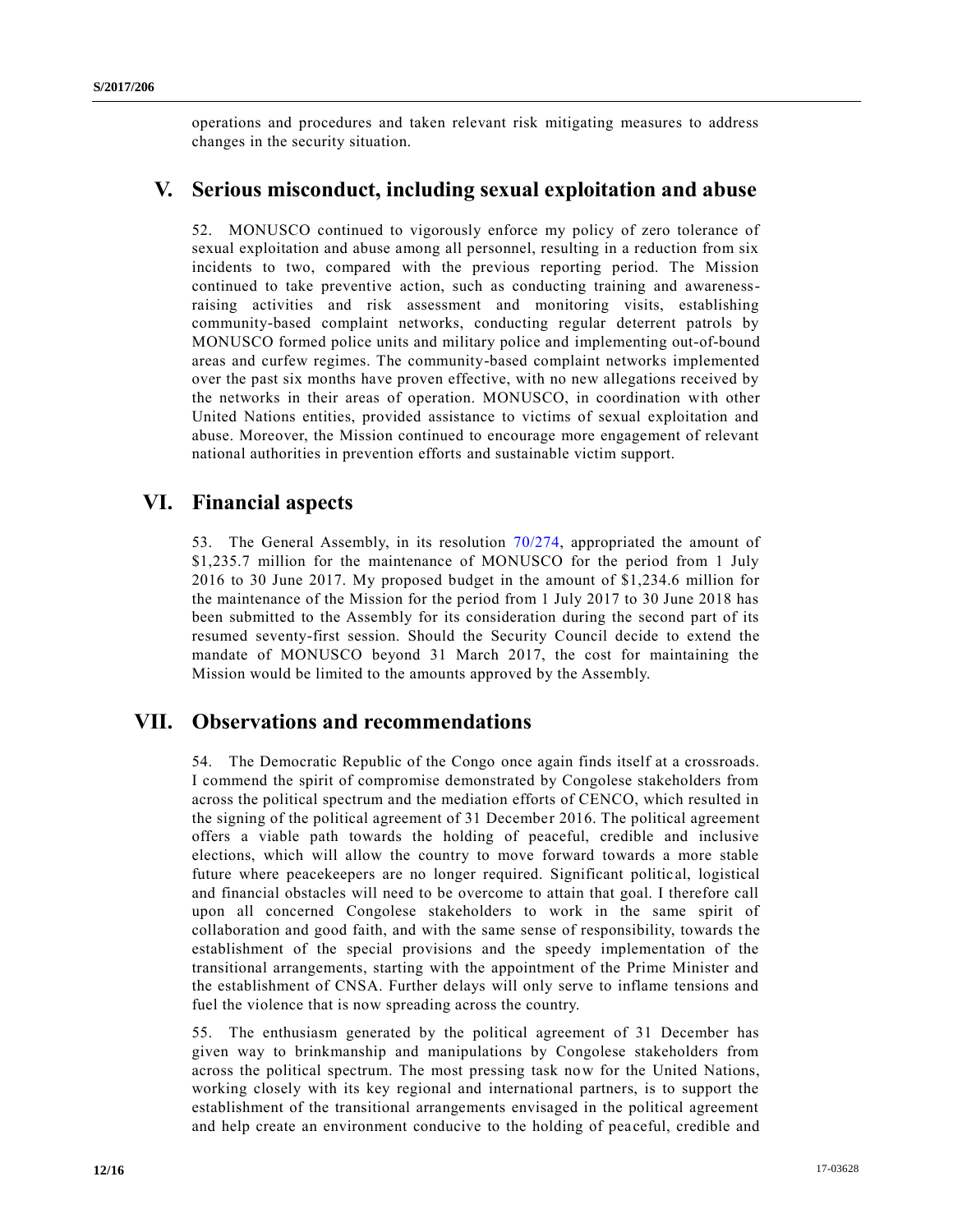inclusive elections and a peaceful transfer of power in the shortest possible time frame. The coming months will be critical in that regard. Every effort must, therefore, be made at the national, regional and international levels to keep the process moving forward, as called for in the joint statement of the United Nations, African Union, European Union and International Organization of la Francophonie issued on 16 February 2017. I therefore call upon the Security Council to put its full weight behind the political agreement and the efforts of MONUSCO to support its swift implementation. To that end, my Special Representative for the Democratic Republic of the Congo will continue to exercise his good offices to support the political transition, including the establishment and smooth functioning of the transitional institutions, the protection and promotion of human rights and fundamental freedoms and the preservation of political space.

56. I would also encourage the Security Council to ensure that MONUSCO is mandated and appropriately resourced to support the electoral cycle, beyond the completion of the revision of the voter registry, through the provision of logistical and technical support to the other phases of the electoral process that must be completed to ensure the timely holding of credible presidential, national and provincial legislative elections. Such support would certainly entail a degree of risk. However, with the signing of the political agreement of 31 December, the placing of stringent conditions on the Mission's ability to act would contribute to prolonging the current political uncertainty and creating further delays in the implementation of the political agreement and the electoral process.

57. There will be many challenges in the transition period ahead. I am concerned by the slow pace of negotiations on the implementation modalities of the political agreement of 31 December and the rapidly deteriorating security situation across the country, which is exacerbated by the prevailing political uncertainty. Insecurity is no longer limited to the eastern Democratic Republic of the Congo, where violence and threats to civilians by armed groups persist and where the majority of MONUSCO forces are deployed. It has spread to other areas, such as the three Kasai provinces, Kongo Central and Tanganyika, where intercommunal violence and challenges to State authority are mounting. Major urban areas are also at risk of increasing violence in the electoral context. The Mission has done its utmost to adapt to that new environment, within existing resources, but will be hard-pressed to satisfactorily fulfil its mandate across the country if current trends continue.

58. The current political and security challenges facing the Democratic Republic of the Congo require a political solution, backed, where necessary, by a credible and effective security response. The primary responsibility for that rests with the national authorities, and MONUSCO will continue working with them to address specific threats to the civilian population within its existing mandate and resources and in strict compliance with its human rights due diligence policy.

59. I intend to ensure that MONUSCO fulfils its mandate to protect civilians by, inter alia, improving the performance of its military and police components. All MONUSCO troops must be ready and willing to use force against armed groups that pose a threat to the civilian population, and to do so pre-emptively. The conduct of targeted offensive operations to neutralize armed groups should remain the priority task of the force Intervention Brigade units; however, the framework brigades must contribute actively in a supporting role to the neutralization of armed groups. I count on the support and cooperation of troop- and police-contributing countries to do their utmost to preserve the effectiveness and credibility of MONUSCO, and will continue to engage them in that regard. I will also report to the Security Council, as requested, on any cases of non-performance.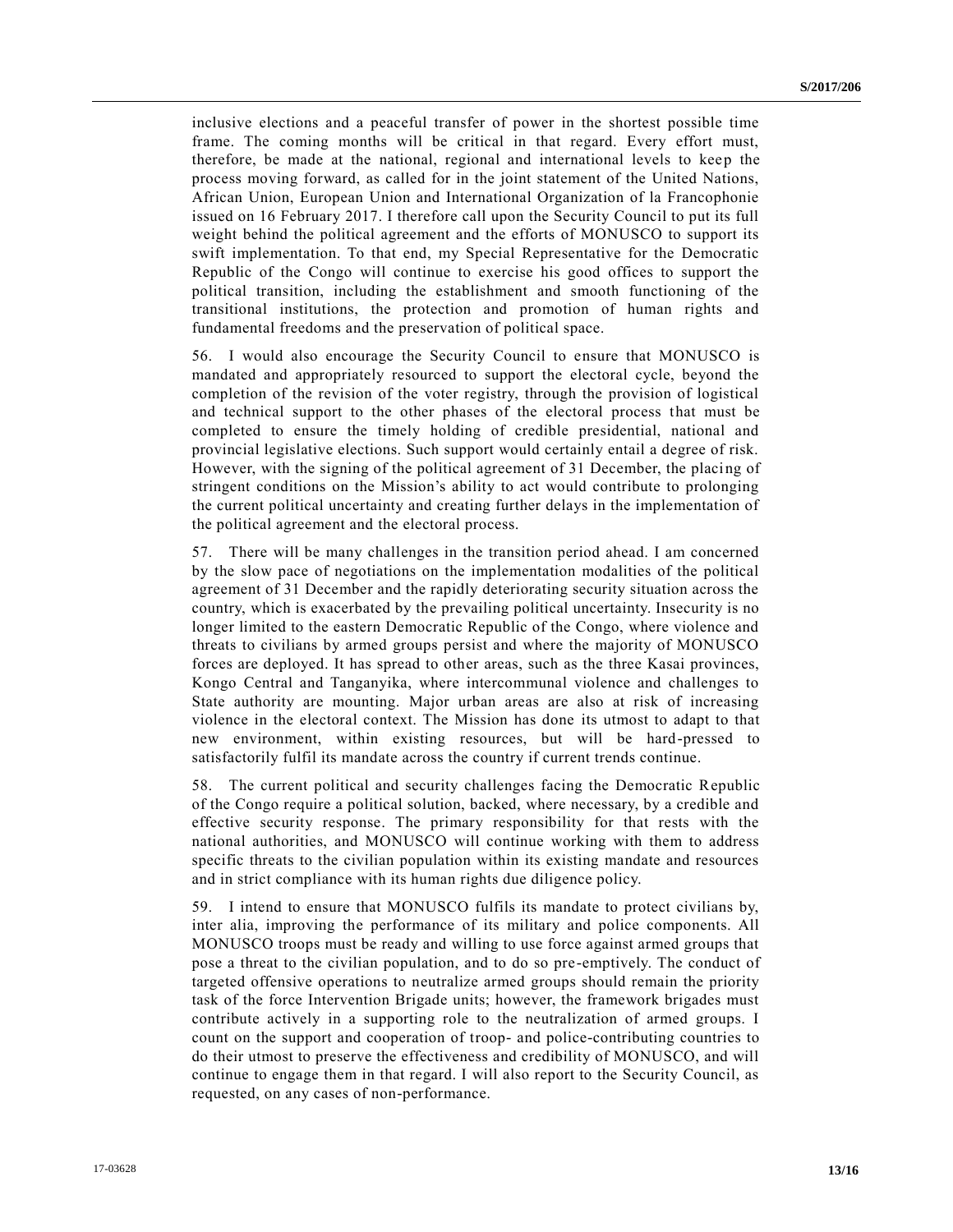60. Enhanced mobility, flexibility and agility of MONUSCO troops will be even more necessary to effectively support the realization of the Mission's political strategy, particularly during the upcoming period. I am therefore exploring the possible deployment of additional specialized capabilities, including intelligence assets and specialized infantry, which would be accomplished by reducing other MONUSCO troops, resulting in no increase in the number of troops on the ground.

61. Priority will also continue to be given to deterrence and prevention in dealing with election-related violence. I would therefore encourage the Security Council to consider authorizing the deployment of two additional formed police units and associated enablers to increase the readiness of MONUSCO to protect civilians, monitor the human rights situation and assist national authorities in public order management, especially in Kananga and Lubumbashi, where there is a high risk of urban violence in the upcoming electoral period. The need for those additional formed police units would be reviewed as soon as the elections are concluded with a view to phasing them out.

62. I am deeply disturbed by the sharp increase in human rights violations, including the continued shrinking of political space. I urge the Congolese authorities to take appropriate measures to hold perpetrators of human rights violations accountable. I also call for timely and credible investigations into the serious violations committed during the September and December 2016 events in the Democratic Republic of the Congo, which led to the killing of some 100 civilians mainly by the national security forces. I urge the Government to swiftly investigate allegations of human rights violations in the context of clashes between the national security forces and Kamuina Nsapu militia forces in the Kasai provinces. I welcome the release of some prisoners who had links with or were close to political parties and the reopening of some media outlets affiliated with the opposition, which are important confidence-building measures to support the political transition. I encourage the Congolese authorities to pursue further confidence -building measures and uphold the free exercise of political and civil rights.

63. I am deeply concerned by recent reports of cross-border movements of former M23 elements, and the negative impact of the conflict in South Sudan and the situation in Burundi on the Democratic Republic of the Congo. I also remain concerned that many of the commitments in the Peace, Security and Cooperation Framework remain outstanding. I call upon all signatories of the Framework to redouble their efforts to reinvigorate its implementation and to realize the commitments made. I also encourage key regional leaders to remain engaged in efforts to keep the political process moving forward. I welcome the establishment of the joint technical committee between MONUSCO and the Government focusing on options for the relocation of the SPLM/A-IO elements and encourage the Government to continue its engagement with national and regional stakeholders to identify a sustainable solution to that particular issue.

64. The year 2017 will be crucial for the Democratic Republic of the Congo. The presence of MONUSCO in the country therefore remains essential to help keep the political process on track, preserve the gains made and shore up the prospects for stability in the country. I therefore recommend that the Security Council extend the mandate of MONUSCO for a period of one year, until 31 March 2018, taking into account the recommendations regarding MONUSCO support to the electoral process and adjustments to the force, and increase the authorized ceiling for the police component from 1,050 to 1,370 personnel. In the meantime, MONUSCO will continue to make adjustments to its priorities, posture and presence, as outlined in paragraphs 38 to 50 of the present report.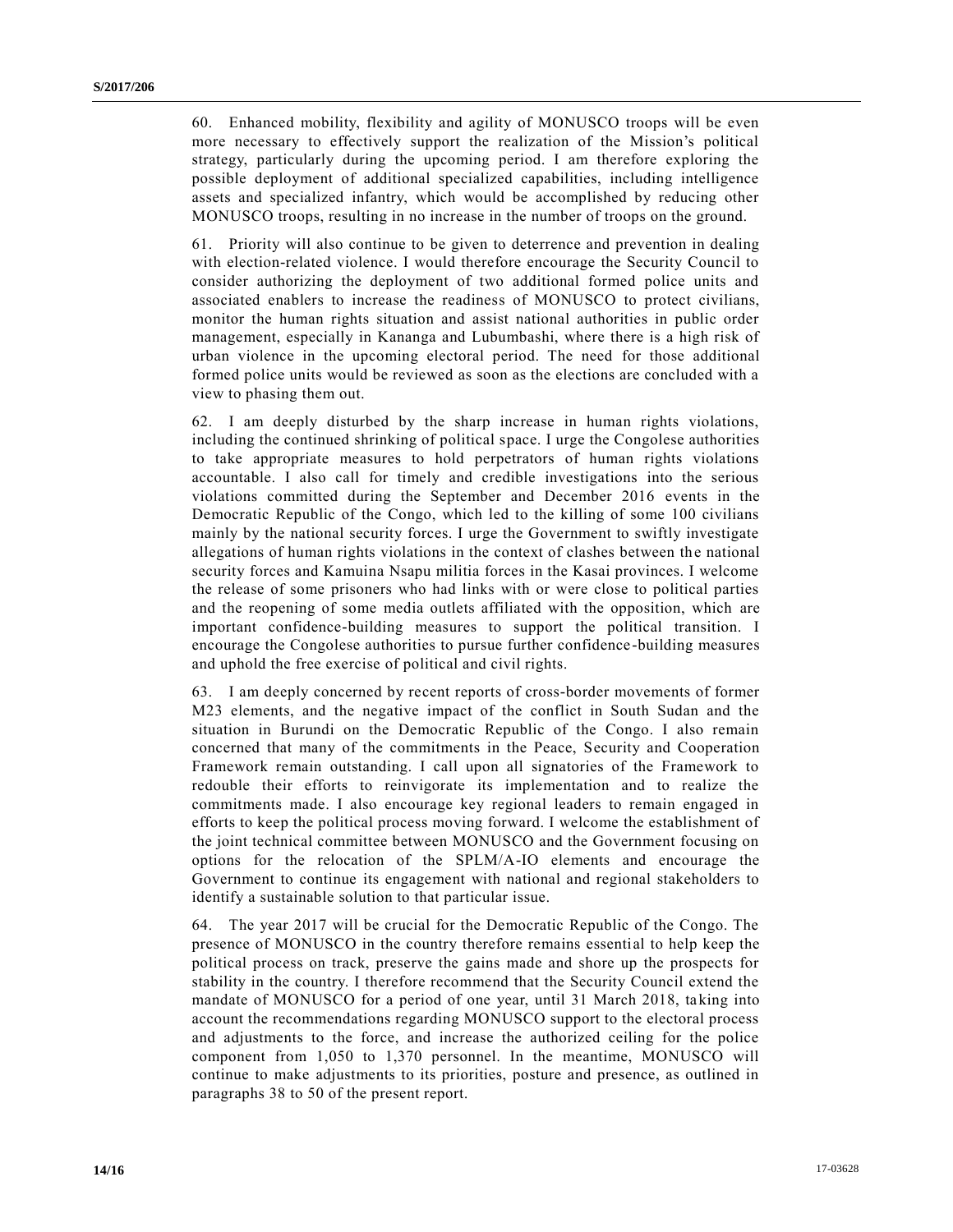65. I would like to thank my Special Representative, Maman Sidikou, and all the women and men of MONUSCO and the United Nations country team for their service, often under difficult conditions. Their determination and dedication have been instrumental in helping to stabilize the security situation and consolidate the gains achieved thus far. My appreciation also goes to troop- and police-contributing countries and to the donors, the regional and multilateral organizations and the non-governmental organizations that have continued to provide invaluable support to the Democratic Republic of the Congo.